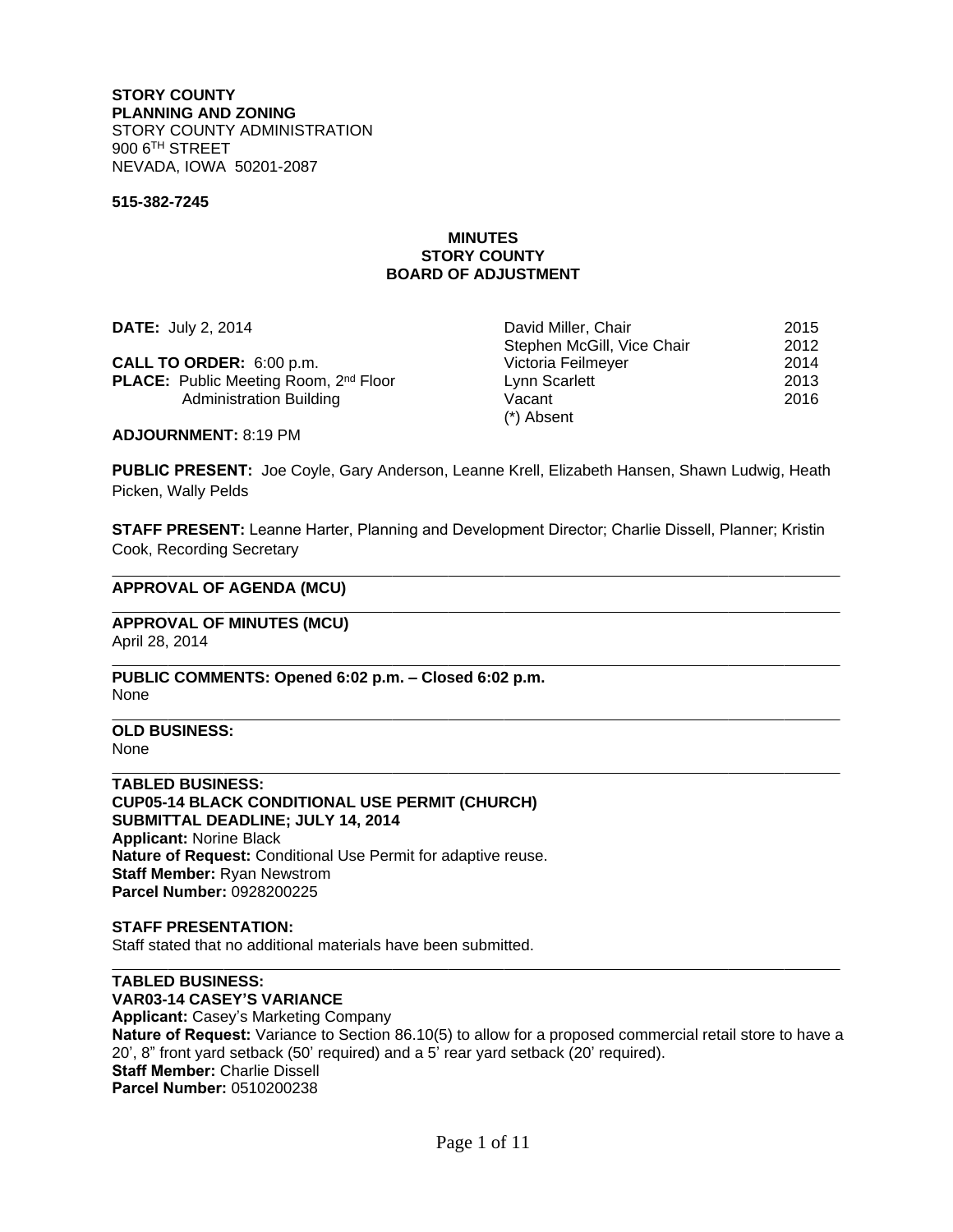# **Motion: Move to remove VAR03-14 Casey's Variance from the table. (MCU)**

Motion: McGill Second: Scarlett

## **STAFF PRESENTATION:**

Mr. Dissell gave an update to the Findings of Fact of the proposed Variance. Mr. Dissell asked that the applicant give an overview of any additional information.

Mr. Dissell presented the Board with four (4) alternatives:

- 1. Approve Variance Case No. VAR03-14 as proposed and with conditions.
- 2. Approve Variance Case No. VAR03-14 as proposed.
- 3. Deny Variance Case No. VAR03-14 as proposed.
- 4. Delay Variance Case No. VAR03-14 for further information from staff and/or the applicant.

#### $\overline{a}$ **APPLICANT COMMENTS:**

### **Mr. Wally Pelds**

Mr. Pelds reviewed additional information obtained from Casey's legal counsel as well as Casey's design company. Mr. Pelds stated that he submitted reasons why the store cannot be modified architecturally to meet the setback requirements.

## **BOARD COMMENTS:**

Ms. Victoria Feilmeyer asked Mr. Pelds to review the four possible building options.

Mr. Pelds stated that option one is the most ideal for the Casey's company.

Mr. Pelds went on to state that option #2 meets the required setbacks, but the store would be turned and would be narrower. Mr. Pelds stated this option does not allow for adequate parking spaces and creates serviceability and convenience issue. Ms. Feilmeyer asked for clarification regarding Mr. Pelds statement regarding parking shortage. Mr. Dissell stated that there is not a minimum parking requirement, but a maximum allowance. Mr. Dissell also stated that option #2 is within the regulated parking allowance.

Mr. Pelds gave an overview of option #3 stating that it would be a smaller Casey's prototype store. Mr. Pelds stated that this would create delivery issues as well as trash removal space issues. Mr. Pelds also stated that this option still creates a shortage of desired parking spaces.

Mr. Pelds reviewed the last option stating that the DOT would need to sell Casey's additional property also stating that the DOT is not keen on this idea.

Ms. Feilmeyer asked for clarification regarding the number of current parking spaces and such would increase with each possible building proposal. Mr. Pelds stated that there are currently six parking spaces and the desired amount is approximately 17 parking spaces.

Mr. David Miller asked for clarification regarding the stated DOT requirements. Mr. Pelds stated that the DOT has design standards that Casey's must abide by.

### **Ms. Leanne Krell; Casey's Legal Council**

Ms. Krell stated that option #1 is the safest option in the convenience store industry. Ms. Krell also stated that adequate parking is another important area of concern in creating a profitable store.

Discussion of how to be compliant with both the DOT and County regulations was discussed by Board members and Ms. Krell.

Mr. Miller questioned whether Casey's had approached the property owner to the west to purchase land to expand the existing property area. Ms. Krell stated that there is not have enough project funding to be able to purchase additional land.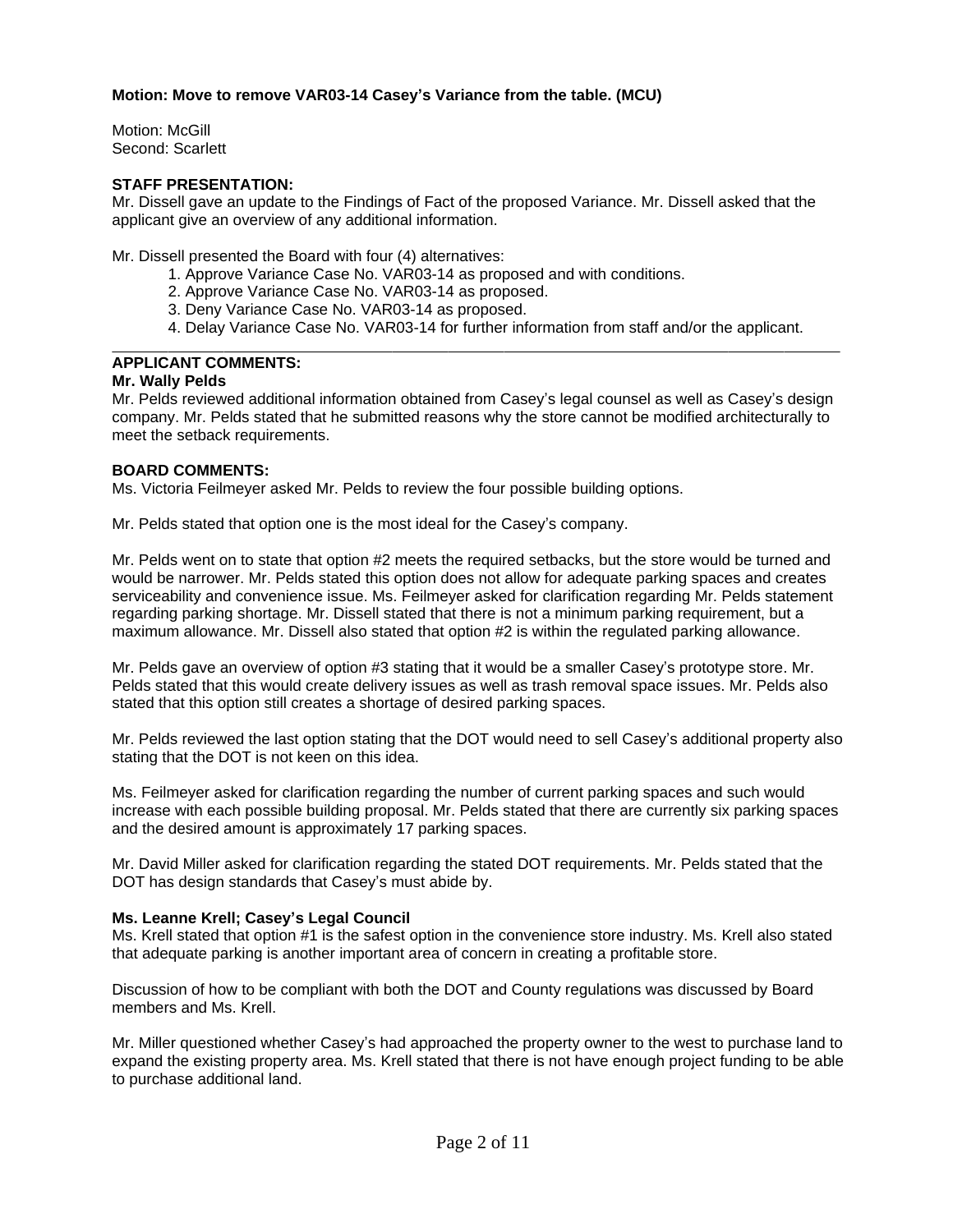Mr. Miller stated that the Board's purview is not to make decisions regarding economic development, but of land use.

Ms. Feilmeyer stated that unnecessary hardship is still not being shown. Ms. Feilmeyer continued by stating that an update and required parking is necessary to make a reasonable return. Ms. Krell reiterated that the store needs to be updated to continue its viability.

Ms. Feilmeyer asked for clarification regarding the ADA access concerns of options #2. Mr. Pelds stated that the proposed door location would require an ADA parking space to be located at the west end, which would put the parking location in violation.

Mr. Miller asked for a review of past public comment. Mr. Dissell stated that one surrounding property owner had attended the last Board meeting in disagreement to the proposal.

Mr. Steve McGill questioned whether Casey's had sought out other sites. Ms. Krell concurred stating that the current site is most desirable for a number of reasons.

# **PUBLIC COMMENTS:**

None

#### $\overline{a}$ **FINDINGS OF FACT**

# *MOTION:* **Move to adopt the Findings of Fact in the Staff Report prepared for and presented to the Story County Zoning Board of Adjustment.**

*VOTE: (McGill/Scarlett) (4-0)*

Motion: McGill Second: Scarlett Voting Aye: McGill, Miller, Scarlett, Feilmeyer Voting Nay: None Not Voting: None Absent: None

### **DECISION**

- *MOTION:* **Move to adopt the Decision regarding the legal principles in the Staff Report***,* **prepared for and presented to the Story County Zoning Board of Adjustment.**
- *VOTE: (Feilmeyer/McGill) (4-0)*

Motion: Feilmeyer Second: McGill Voting Aye: Feilmeyer, McGill, Miller, Scarlett Voting Nay: None Not Voting: None Absent: None

### **ORDER**

*MOTION:* **Move to deny the request as proposed by the applicant in Case No. VAR03-14, as discussed by the Board of Adjustment and in the Staff Report prepared for and presented to the Story County Zoning Board of Adjustment finding that all applicable Legal Principles have not been satisfied.**

*VOTE: (McGill/Feilmeyer) (4-0)*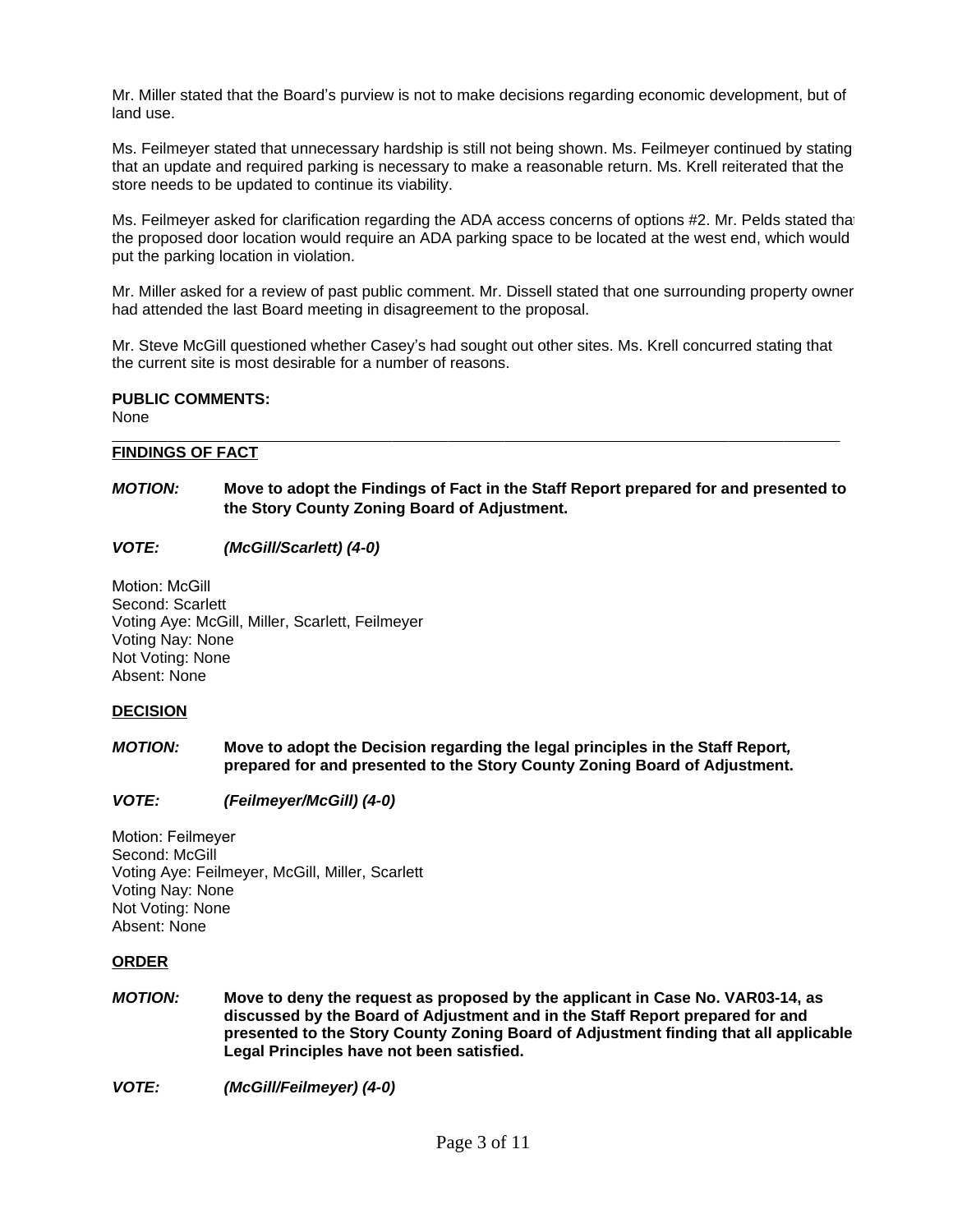Motion: McGill Second: Feilmeyer Voting Aye: Miller, Feilmeyer, McGill, Scarlett Voting Nay: None Not Voting: None Absent: None

WHEREFORE, it is ordered that the application for a Variance (Case Number VAR03-14) by Casey's Marketing Company for property described as Commencing at the Northeast Corner of Section Ten (10), Township Eighty-four (84) North, Range Twenty-four (24) West of the 5th P.M., Story County Iowa; thence South 89°58' West, 196.2 feet along the North line of the Northeast Quarter (NE ¼) of said Section 10; thence South 0°05' West 332.0 feet; thence North 89°58' East 196.7 feet to the East line of said NE ¼ of Section 10; thence North 332.0 feet along said East line to point of beginning and containing 1.55 acres, except public roads and easements of record. (Parcel ID # 05-10-200-238 & 05-10-200-245), for a variance to Section 86.10(5) to allow for a proposed commercial retail store to have a 30' front yard setback and a 5' rear yard setback is hereby denied as evidenced by the Board's findings that all Legal Principles have not been met as required by the *Code of Ordinances of Story County, Iowa.*

#### $\overline{a}$ **NEW BUSINESS:**

## **CUP07-14 PYRAMID NETWORK SERVICES, LLC CONDITIONAL USE PERMIT**

**Applicant:** Pyramid Network Service, LLC; Joe Coyle **Nature of Request:** Conditional Use Permit for the construction of a communications tower/facility (cell tower). **Staff Member:** Leanne Harter **Parcel Number:** 1018200230

#### **STAFF PRESENTATION:**

Ms. Leanne Harter gave an overview of the proposed Conditional Use Permit request and provided site shots of the property.

Ms. Harter reviewed the applicable standards for approval for the Board to consider in reviewing the proposed Conditional Use Permit.

Ms. Harter also reviewed surrounding property notification dates and legal publications.

Ms. Harter reviewed the Planning and Zoning Commission Recommendation:

*On Monday, May 5, 2014, the Planning and Zoning Commission forwarded the following recommendation to the Board of Adjustment.*

#### *MOTION: The Story County Planning and Zoning Commission recommend conditional approval of the Conditional Use Permit, as put forth in case CUP07-14, to the Story County Board of Adjustment. (MCU) CONDITIONS:*

*1. If the Commission determines that the existing building and vegetation on the site provides adequate screening and meets the intention of Section 4.E (2).*

*2. The fencing details proposed indicated strands of barbed wire extending about the proposed chain link fence. The addition of the barbed wire strands results in an enclosure that exceeds the maximum fence height of 8'.*

*3. The equipment enclosure detail shows an exterior light with photocell. This light source, if rated at more than 1800 lumens, will need to be shielded in a manner so that the light is directed in a downward fashion.*

*4. The FAA determination is pending at the time the staff report is being prepared. While the tower itself is under 200', which is the general height at which towers are required to be lit, the location with the Ames Municipal Airport as well as air traffic north – south along from the Twin Cities to Des Moines may factor into the FAA's decision.*

*Motion: Donaldson*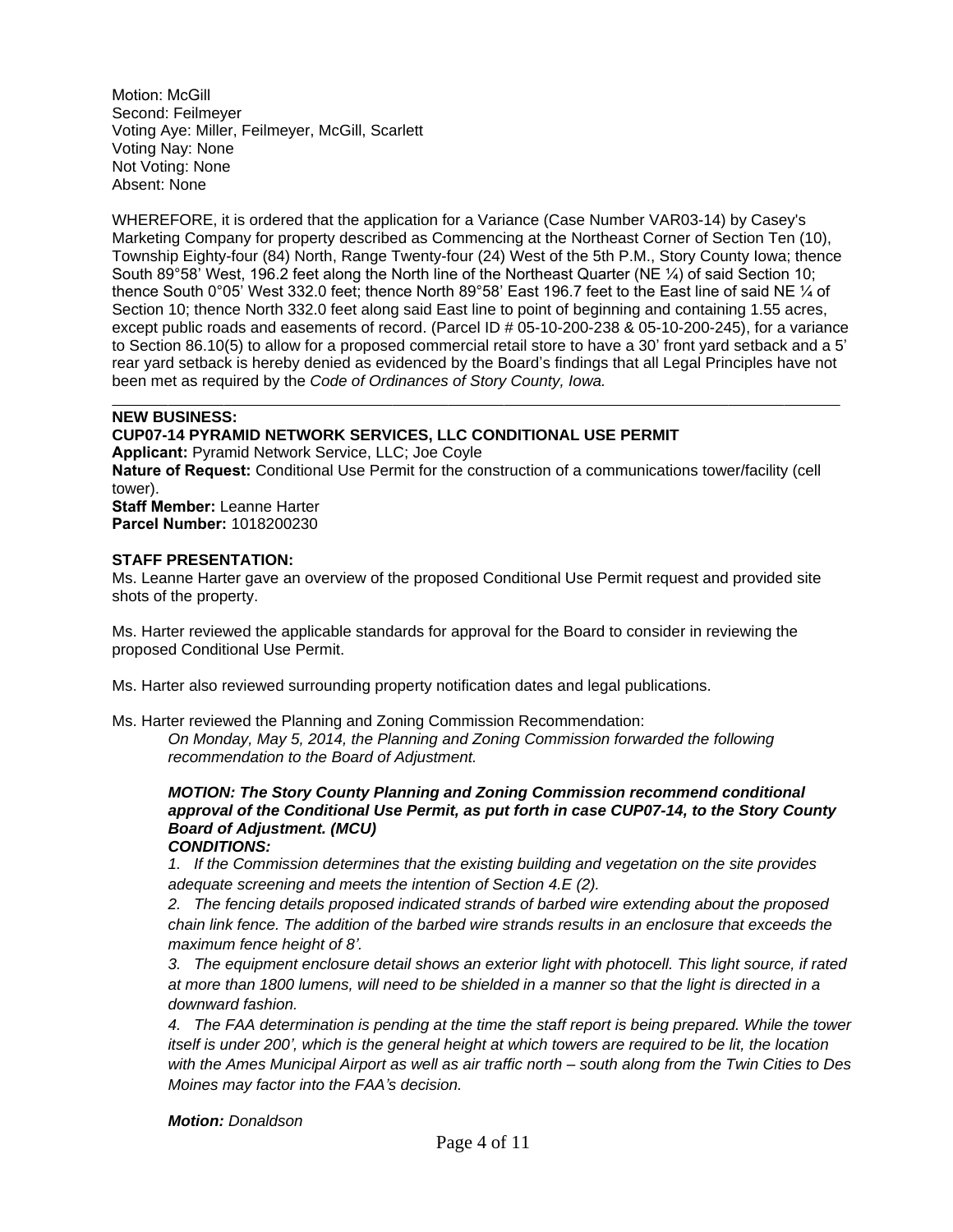*Second: Steele Voting Aye: Steele, Couser, Donaldson, Smith Voting Nay: None Not Voting: None Absent: Struthers, Wendt, Miller*

Ms. Harter presented the Board with four (4) alternatives:

- *1. The Story County Board of Adjustment may conditionally approve the Conditional Use Permit, as put forth in case CUP07-14.*
- *2. The Story County Board of Adjustment may approve the Conditional Use Permit, as put forth in case CUP07-14, to the Story County Board of Adjustment.*
- *3. The Story County Board of Adjustment may deny the Conditional Use Permit, as put forth in case CUP07-14.*
- *4. The Story County Board of Adjustment may table the Conditional Use Permit, as put forth in case CUP07-14, back to the applicant and/or staff for further review and/or modifications.*

#### $\overline{a}$ **APPLICANT COMMENTS:**

# **Mr. Joe Coyle**

Mr. Coyle reiterated his compliance to all requirement as well as the Planning and Zoning Commission recommendations. Mr. Coyle stated that the fence height could be reduced to comply with the maximum 8' requirement.

Mr. Miller asked whether the proposed conditions could be met. Mr. Coyle stated that all conditions could be met if so imposed.

Mr. Coyle stated that a Determination of No Hazard has been submitted to staff from the FAA.

Mr. Coyle described the proposed location as well as existing tower sites within the area.

**PUBLIC COMMENTS:** None

#### **BOARD COMMENTS:** None

#### $\overline{a}$ **FINDINGS OF FACT**

*MOTION:* **Move to adopt the Findings of Fact in the Staff Report prepared for and presented to the Story County Zoning Board of Adjustment.**

# *VOTE: (McGill/Scarlett) (4-0)*

Motion: McGill Second: Scarlett Voting Aye: Miller, McGill, Scarlett, Feilmeyer Voting Nay: None Not Voting: None Absent: None

### **DECISION**

*MOTION:* **Move to adopt the Decision regarding the development criteria in the Staff Report***,* **prepared for and presented to the Story County Zoning Board of Adjustment.**

*VOTE: (Scarlett/Feilmeyer) (4-0)*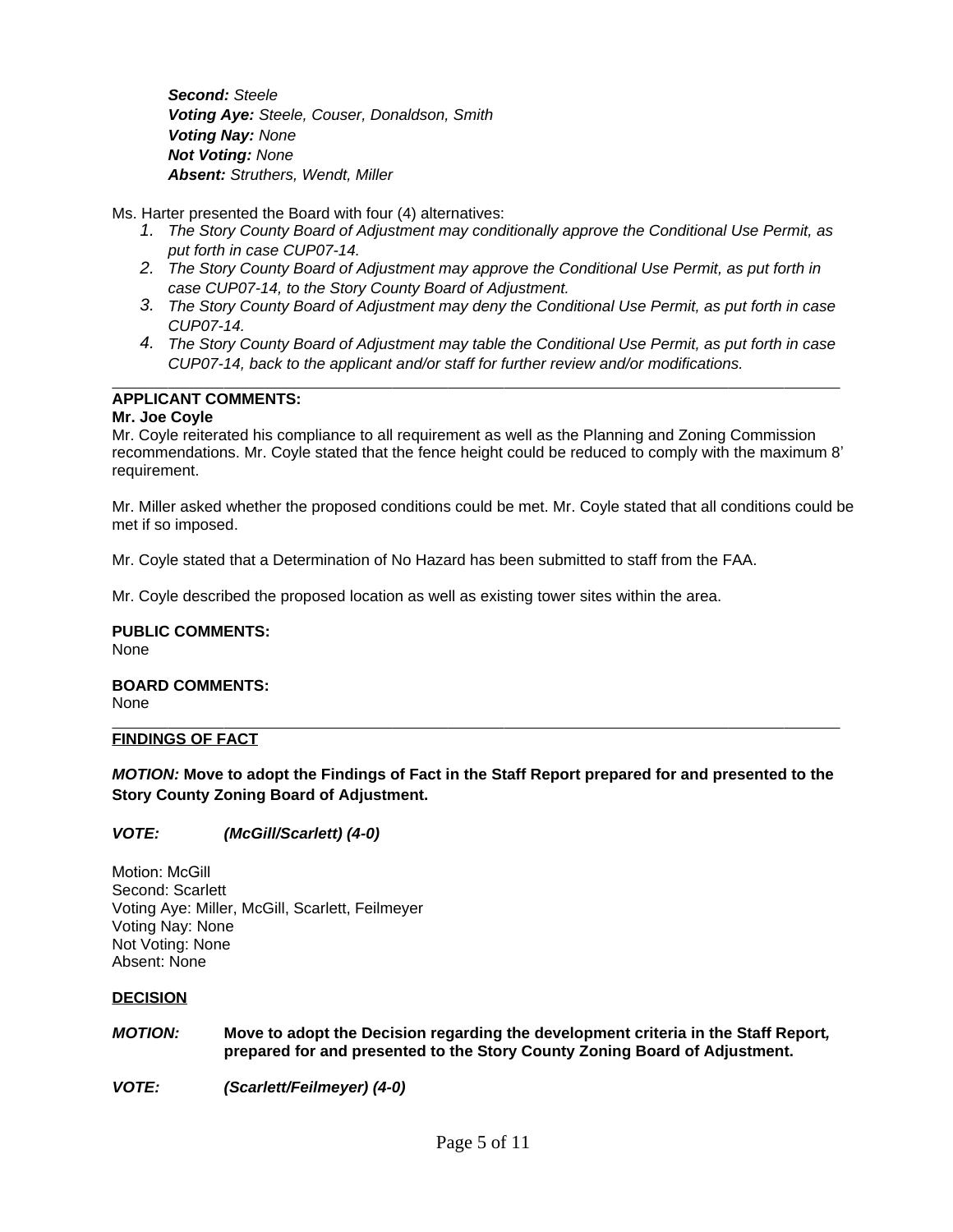Motion: Scarlett Second: Feilmeyer Voting Aye: Feilmeyer, McGill, Miller, Scarlett Voting Nay: None Not Voting: None Absent: None

# **ORDER**

- *MOTION:* **Move to approve the conditional use permit as proposed by the applicant in Case No. CUP07-14, as discussed by the Zoning Board of Adjustment and in the Staff Report prepared for and presented to the Story County Zoning Board of Adjustment finding that all standards of approval will be satisfied with the following conditions of approval:**
	- **1. The equipment enclosure detail shows an exterior light with photocell. This light source, if rated at more than 1800 lumens, will need to be shielded in a manner so that the light is directed in a downward fashion.**

*VOTE: (Feilmeyer/McGill) Vote: (4-0)*

Motion: Feilmeyer Second: McGill Voting Aye: Scarlett, Feilmeyer, McGill, Miller Voting Nay: None Not Voting: None Absent: None

WHEREFORE, it is ordered that the application Pyramid Network Services (on property under the ownership of Loran R. Simpson Trust) for a Conditional Use Permit an "Communications Tower and Facility" in the C-LI Commercial/Light Industrial District, located in Section 18, Grant Township (Township 83 N Range 23 West), described as Part of the Northeast Quarter of the Northeast Quarter, Commencing at the Northeast Corner of said Section 18; thence S00°18'00"E, 212.54 feet along the east line of the Northeast Quarter of said Section 18 to the point of beginning; thence continuing S00°18'00"E, 690.60 feet along said east line; thence N90°00'00"W, 484.74 feet; thence N00°18'00"W, 649.70 feet to the southerly boundary of an existing roadway easement; thence N85°10'31"E, 486.25 feet along said southerly boundary to the point of beginning containing 7.46 acres, together with a perpetual non-exclusive easement for ingress and egress across the existing frontage road north from and adjacent to Parcel 'A', Story County, Iowa. PARCEL IDENTIFICATION NUMBER:10-18-200-230 is hereby approved with condition as outlined below as evidenced by the Board's findings that all standards of approval will be met.

1. The equipment enclosure detail shows an exterior light with photocell. This light source, if rated at more than 1800 lumens, will need to be shielded in a manner so that the light is directed in a downward fashion.

#### $\overline{a}$ **NEW BUSINESS:**

### **VAR04-14 VETTER EQUIPMENT VARIANCE**

**Applicant:** Vetter Equipment **Nature of Request:** Variance request to Section 89.02.3.D(1) to exceed the maximum cumulative area of all external signs of 300 square feet and Section 89.02.3.D(2) to exceed maximum height of 20 feet. **Staff Member:** Leanne Harter **Parcel Number:** 1009400400

# **STAFF PRESENTATION:**

Ms. Harter gave an overview of the proposed variance request and provided site shots of the property.

Ms. Harter reviewed the applicable legal principles for the Board to consider in reviewing the proposed variance.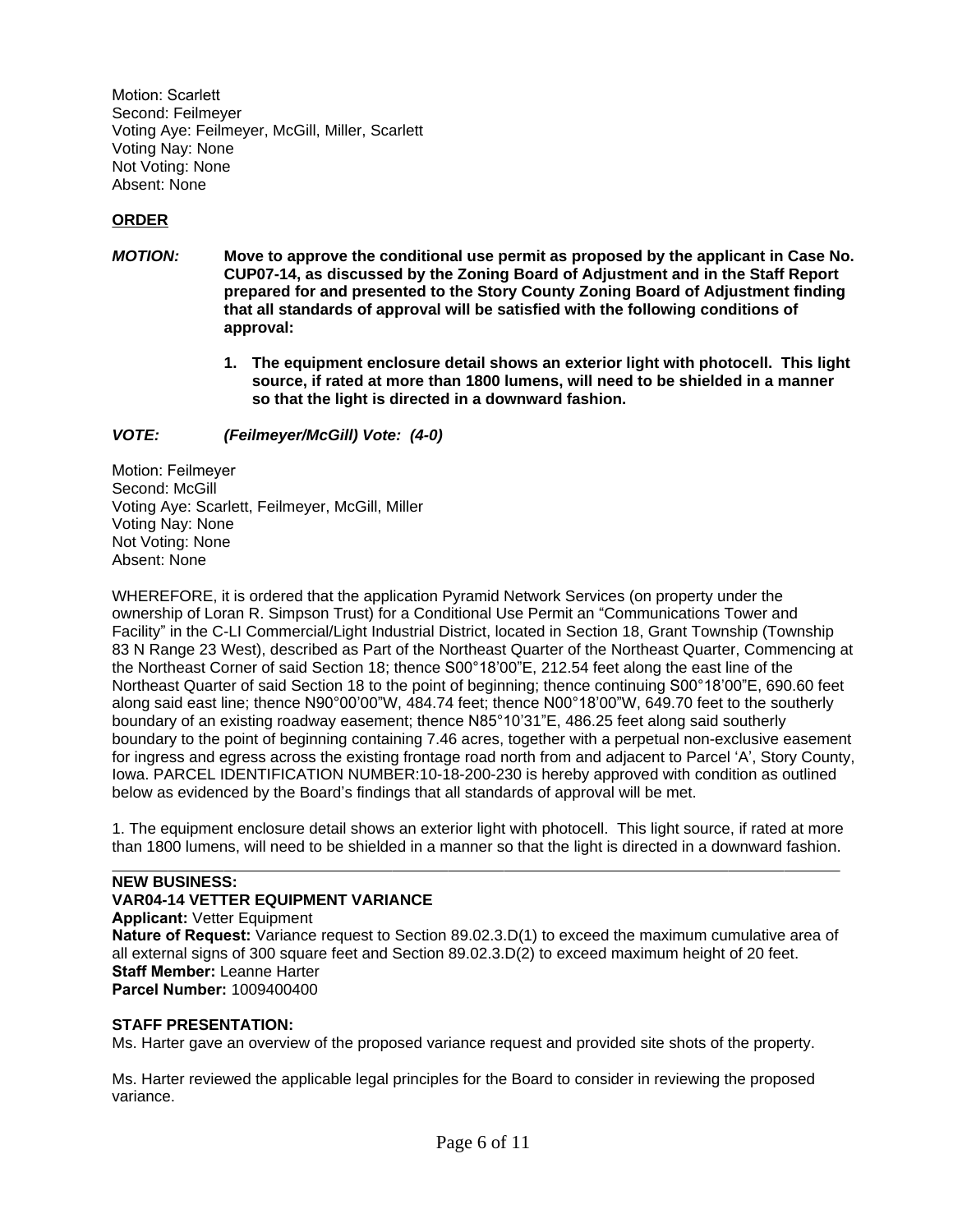Ms. Harter presented the Board with four (4) alternatives:

- **1.** *Approve Variance Case No. VAR04-14 as proposed and with conditions.*
- *2. Approve Variance Case No. VAR04-14 as proposed.*
- *3. Deny Variance Case No. VAR04-14 as proposed.*
- *4. Delay Variance Case No. VAR04-14 for further information from staff and/or the applicant.*

## **BOARD COMMENTS:**

 $\overline{a}$ 

Mr. Miller asked staff to define cumulative sign area. Ms. Harter recited the requested definition from the Story County Code.

Mr. Miller stated that he opinion that total site area should be taken into consideration when calculating total allowable area signage.

Existing and additional proposed signage was discussed. Mr. Anderson supplied company signage restrictions.

Ms. Harter questioned whether the bottom few panels could be removed from the sign to lower the signage total cumulative area. Mr. Anderson stated that he would need to conduct further research. Mr. McGill also asked for more information regarding additional signage planned for the site.

# **APPLICANT COMMENTS:**

### **Mr. Gary Anderson**

Mr. Anderson reviewed the company's reasoning for the variance request. Mr. Anderson stated that current directional signage is in place to control traffic through the existing lot as well as safety.

### **PUBLIC COMMENTS:**

None

**MOTION: Move to table the request as proposed by the applicant in Case No. VAR04-14, assigning a submittal deadline of August 13, 2014 to be placed on the September Board agenda or July 14, 2014 to be placed on the August Board agenda.**

### **VOTE:** *(McGill/Scarlett) (4-0)*

Motion: McGill Second: Scarlett Voting Aye: Feilmeyer, Scarlett, McGill, Miller Voting Nay: None Not Voting: None Absent: None

## $\overline{a}$ **NEW BUSINESS: CUP03-89.2 CITY OF NEVADA CONDITIONAL USE PERMIT MINOR MODIFICATION Applicant:** City of Nevada

**Nature of Request:** Conditional Use Permit Minor Modification to construct a new submersible well, extension of a gravel road, installation of a new communication pole, and other miscellaneous improvements to the City of Nevada's existing alluvial well field. **Staff Member:** Leanne Harter **Parcel Number:** 1019200100

### **STAFF PRESENTATION:**

Ms. Harter gave an overview of the proposed Conditional Use Permit minor modification request and provided site shots of the property.

Ms. Harter reviewed the applicable standards for approval for the Board to consider in reviewing the proposed Conditional Use Permit minor modification request.

Ms. Harter also reviewed surrounding property notification dates and legal publications.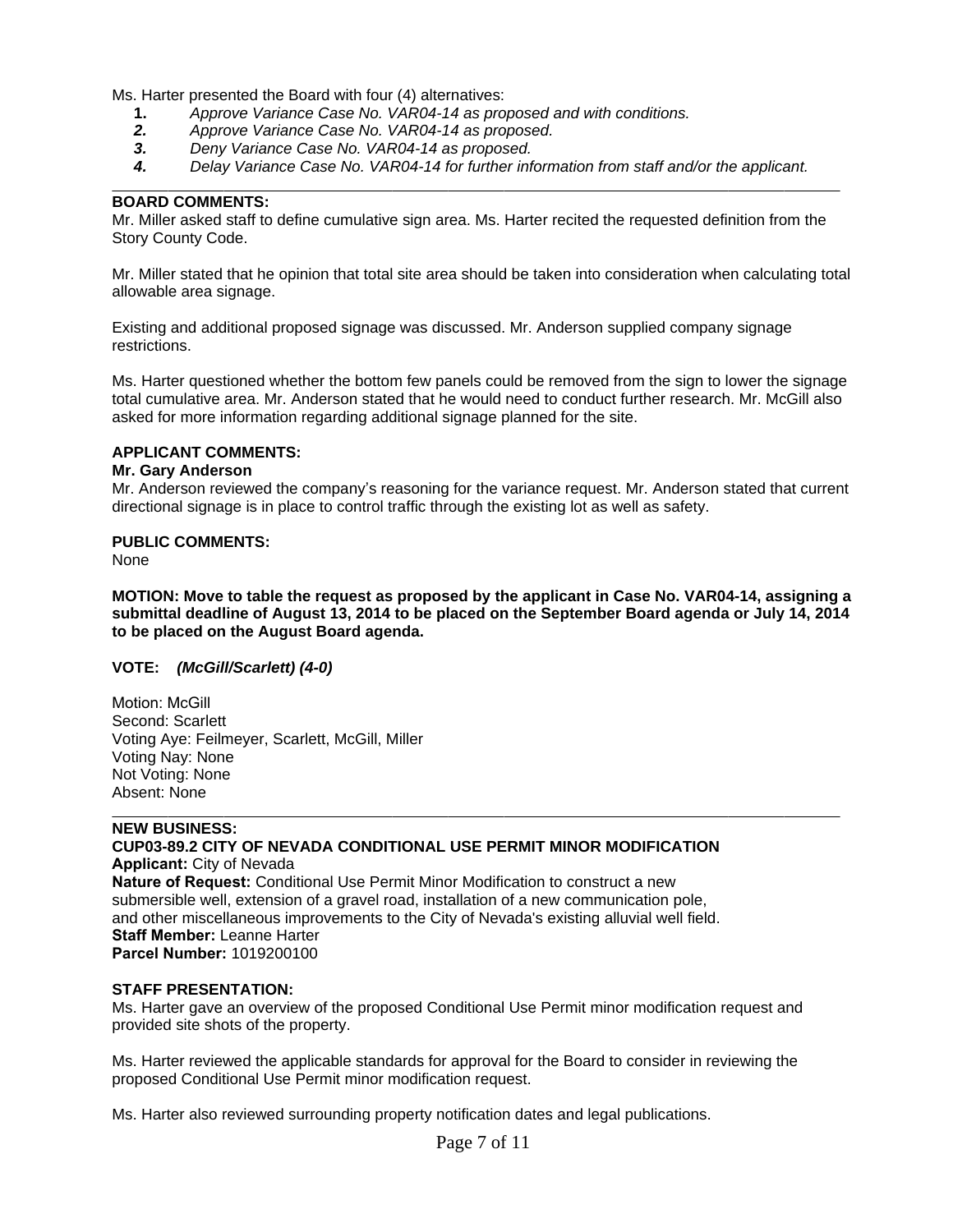Ms. Harter presented the Board with four (4) alternatives:

- 1. Approve Minor Modification Case No. CUP03-89.2 as proposed.
- 2. Deny Minor Modification Case No. CUP03-89.2 as proposed.
- 3. Remand Minor Modification Case No. CUP03-89.2 as proposed back to staff and the applicant for further review.

 $\overline{a}$ **BOARD COMMENTS:**

None

**APPLICANT COMMENTS:**

None

**PUBLIC COMMENTS:** None

#### $\overline{a}$ **FINDINGS OF FACT**

*MOTION:* **Move to adopt the Findings of Fact in the Staff Report prepared for and presented to the Story County Zoning Board of Adjustment.**

*VOTE: (McGill/Scarlett) (4-0)*

Motion: McGill Second: Scarlett Voting Aye: McGill, Miller, Scarlett, Feilmeyer Voting Nay: None Not Voting: None Absent: None

### **DECISION**

*MOTION:* **Move to adopt the Decision regarding the development criteria in the Staff Report***,* **prepared for and presented to the Story County Zoning Board of Adjustment.**

### *VOTE: (Scarlett/McGill) (4-0)*

Motion: Scarlett Second: McGill Voting Aye: Feilmeyer, McGill, Miller, Scarlett Voting Nay: None Not Voting: None Absent: None

### **ORDER**

*MOTION:* **Move to approve the request as proposed by the applicant in Case No. CUP03-89.2, as discussed by the Board of Adjustment in the Staff Report prepared for and presented to the Story County Board of Adjustment finding that all Standards for Approval have been satisfied.**

**VOTE:** *(Feilmeyer/McGill) (4-0)*

Motion: Feilmeyer Second: McGill Voting Aye: Scarlett, Feilmeyer, McGill, Miller Voting Nay: None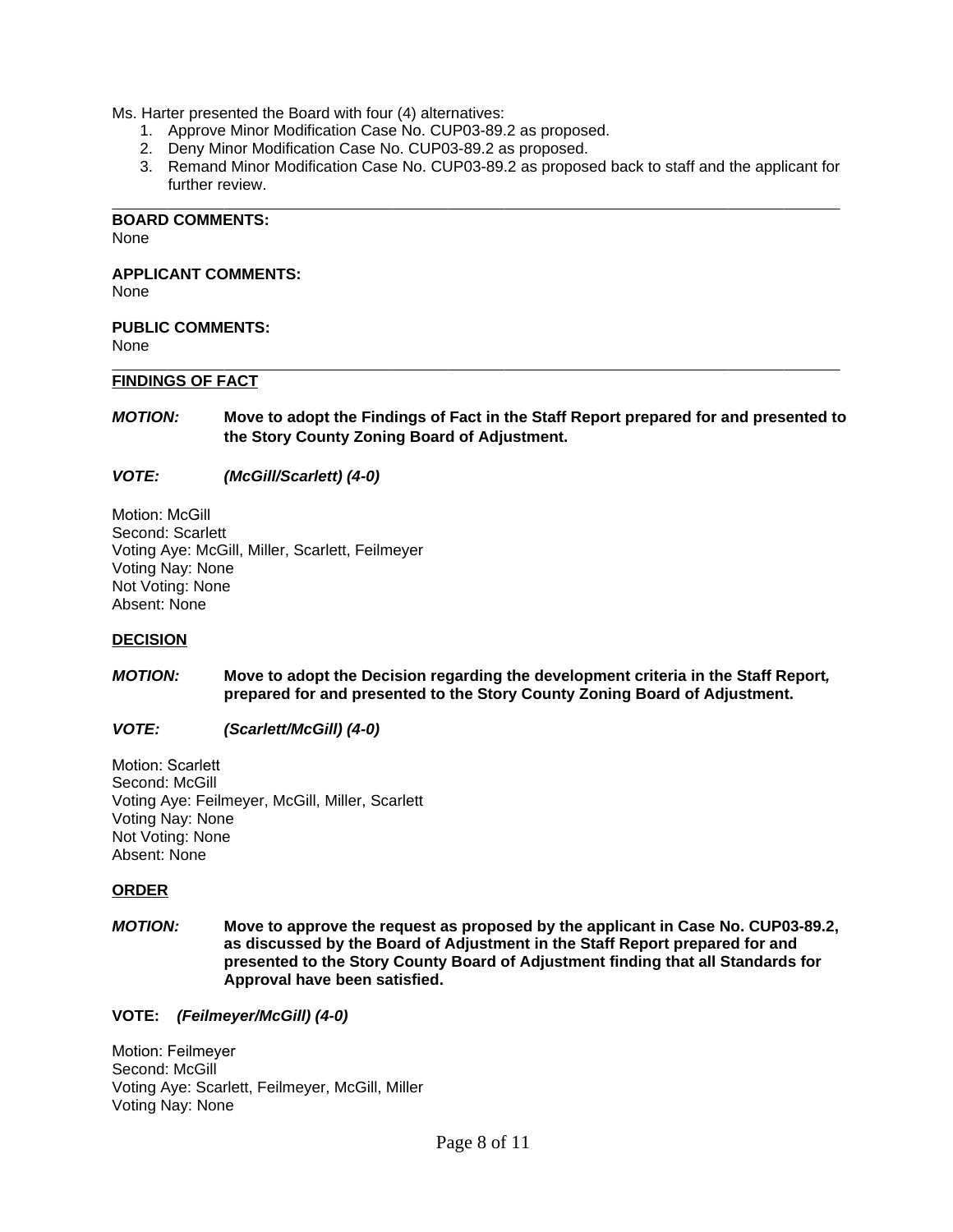Not Voting: None Absent: None

WHEREFORE, it is ordered that the application for a Conditional Use Permit Case No. CUP03-89.2 for the City of Nevada, 1209 6<sup>th</sup> Street, Nevada, Iowa 50201, for property legally described as: The West Half (W ½) of the Northeast Quarter (NE ¼) East of Drainage Ditch, all in Section 19, Township 83 North, Range 23 West of the 5<sup>th</sup> P.M., Story County, Iowa. And, Parcel "A" in the West half of the Southeast Quarter of Section 19, Township 83 North, Range 23 West of the 5<sup>th</sup> P.M., Story County, Iowa, as shown on the "Plat of Survey" filed in the Office of the Recorder of Story County, Iowa on the 24<sup>th</sup> day of May, 1995, and recorded in book 13 at page 64. (PIN: 10-19-200-100 and 10-19-200-305) for a request for a minor modification to the City of Nevada's Conditional Use Permit request (CUP03-89) to permit the following: construction of a new, submersible well, pitless unit, below-grade concrete vault; new water main; extension of gravel access road; and installation of 60-foot pole for communications equipment is hereby approved as evidenced by the Board's findings that all Standards for Approval have been met as required by the *Code of Ordinances of Story County, Iowa.*

#### \_\_\_\_\_\_\_\_\_\_\_\_\_\_\_\_\_\_\_\_\_\_\_\_\_\_\_\_\_\_\_\_\_\_\_\_\_\_\_\_\_\_\_\_\_\_\_\_\_\_\_\_\_\_\_\_\_\_\_\_\_\_\_\_\_\_\_\_\_\_\_\_\_\_\_\_\_ **OTHER BUSINESS: Annual Review of Conditional Use Permits CUP04-86 and CUP02-89.1**

## **STAFF PRESENTATION:**

Ms. Harter reviewed the current Conditional Use Permit.

Ms. Harter reviewed the requested action of the Board as well as current Finding of Facts. Ms. Harter also reviewed conditions of approval.

Staff reviewed two recommendations:

- 1. Requirement for annual review be removed.
- 2. Assign both reviews to be set as the same review date with next being January 21, 2025.

Ms. Harter provided the Board with the following alternatives:

- *1. Accept the annual report for CUP04-86 and CUP02-89.1 and direct staff to schedule a 2015 annual review with the applicant.*
- *2. Direct staff to discontinue annual reviews for CUP04-86 and CUP02-89.1 and recommend the Conditional Use Permits be part of code enforcement periodic evaluations. Planning and Development staff will then report back to the Board of Adjustment on any reported violations of the Conditional Use Permits.*
- *3. Other alternatives as proposed by the Board of Adjustment.*

Staff provided recommendations regarding the expiration date of CUP04-86

- 1. *Accept staff's recommendation to extend the expiration date from 2027 to 2035.*
- 2. *Do not make any changes to the expiration date as originally established by the Board of Adjustment.*
- 3. *Other alternatives as proposed by the Board of Adjustment.*

### **Motion: Move to accept staff's recommendation to extend the expiration date from 2027 to 2035.**

# **VOTE:** *(McGill/Scarlett) (4-0)*

Motion: McGill Second: Scarlett Voting Aye: Feilmeyer, Miller, McGill, Scarlett Voting Nay: None Not Voting: None

#### \_\_\_\_\_\_\_\_\_\_\_\_\_\_\_\_\_\_\_\_\_\_\_\_\_\_\_\_\_\_\_\_\_\_\_\_\_\_\_\_\_\_\_\_\_\_\_\_\_\_\_\_\_\_\_\_\_\_\_\_\_\_\_\_\_\_\_\_\_\_\_\_\_\_\_\_\_\_\_\_\_\_\_\_\_ **OTHER BUSINESS: Biennial Review of Conditional Use Permit CUP05-08**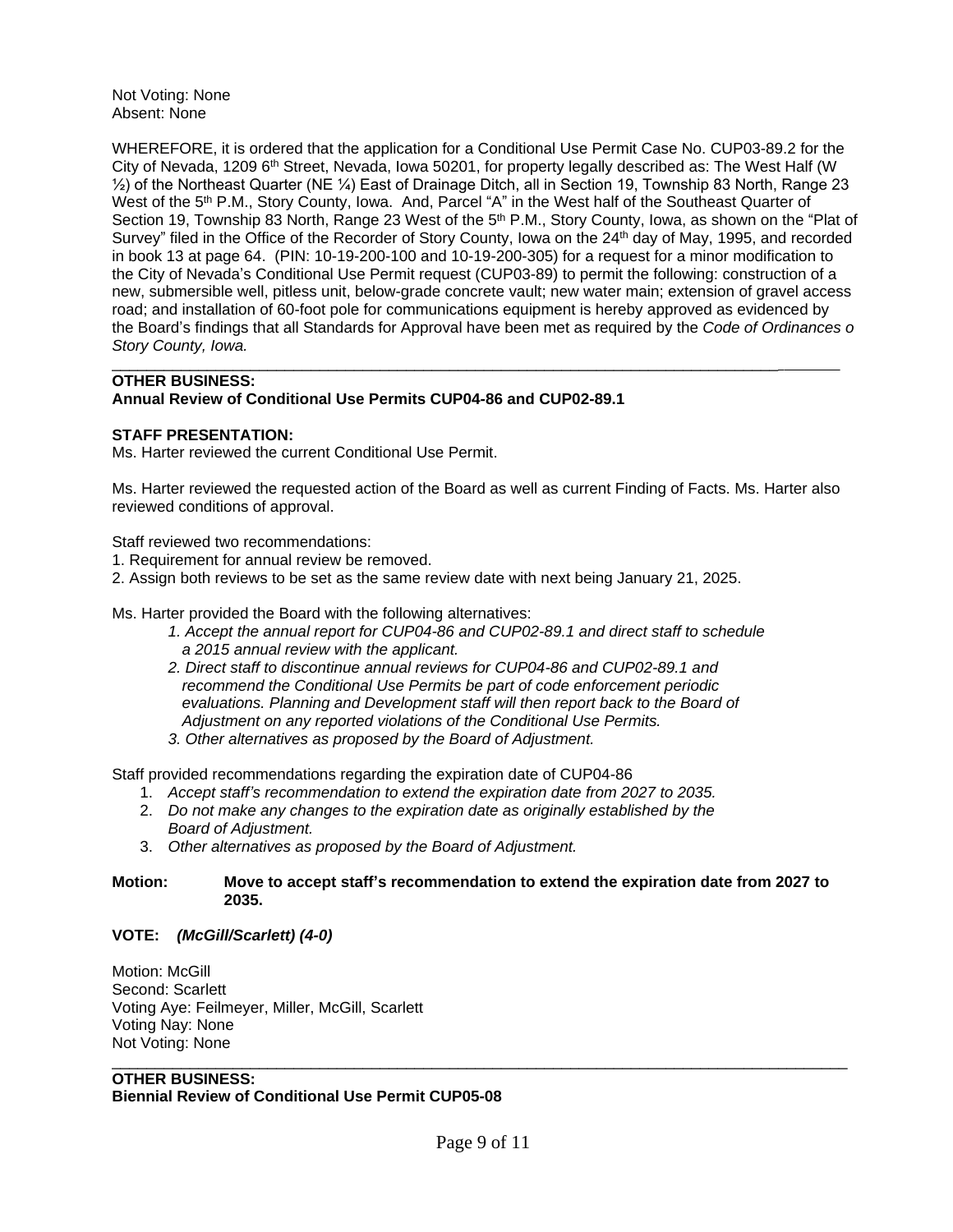## **STAFF PRESENTATION:**

Ms. Harter reviewed the current Conditional Use Permit.

Ms. Harter reviewed the requested action of the Board as well as current Finding of Facts. Ms. Harter also reviewed conditions of approval.

Ms. Harter provided the Board with the following alternatives:

- 1. *Accept the annual report for CUP05-08 and direct staff to schedule a 2016 biennial review with the applicant.*
- 2. *Direct staff to discontinue biennial reviews for CUP05-08 and recommend this Conditional Use Permit be part of code enforcement periodic evaluations. Planning and Development staff will then report back to the Board of Adjustment on any reported violations of the Conditional Use Permit.*
- 3. *Other alternatives as proposed by the Board of Adjustment.*

#### **Motion: Move** *accept the annual report for CUP05-08 and direct staff to schedule a 2016 biennial review with the applicant.*

### **VOTE:** *(McGill/Scarlett) (4-0)*

Motion: McGill Second: Scarlett Voting Aye: Scarlett, Feilmeyer, Miller, McGill Voting Nay: None Not Voting: None

# **BOARD COMMENTS:**

Ms. Lynn Scarlett suggested that staff should review the cumulative sign allowance regulations. Ms. Harter stated that such regulations were reviewed and updated in 2000-2002. Ms. Scarlett questioned State regulations regarding such. Ms. Harter reviewed State regulations and DOT permitting.

\_\_\_\_\_\_\_\_\_\_\_\_\_\_\_\_\_\_\_\_\_\_\_\_\_\_\_\_\_\_\_\_\_\_\_\_\_\_\_\_\_\_\_\_\_\_\_\_\_\_\_\_\_\_\_\_\_\_\_\_\_\_\_\_\_\_\_\_\_\_\_\_\_\_\_\_\_\_\_\_\_\_\_\_\_

# \_\_\_\_\_\_\_\_\_\_\_\_\_\_\_\_\_\_\_\_\_\_\_\_\_\_\_\_\_\_\_\_\_\_\_\_\_\_\_\_\_\_\_\_\_\_\_\_\_\_\_\_\_\_\_\_\_\_\_\_\_\_\_\_\_\_\_\_\_\_\_\_\_\_\_\_\_ **STAFF COMMENTS:**

None

 $\overline{a}$ **ADJOURNMENT: 8:19 PM**